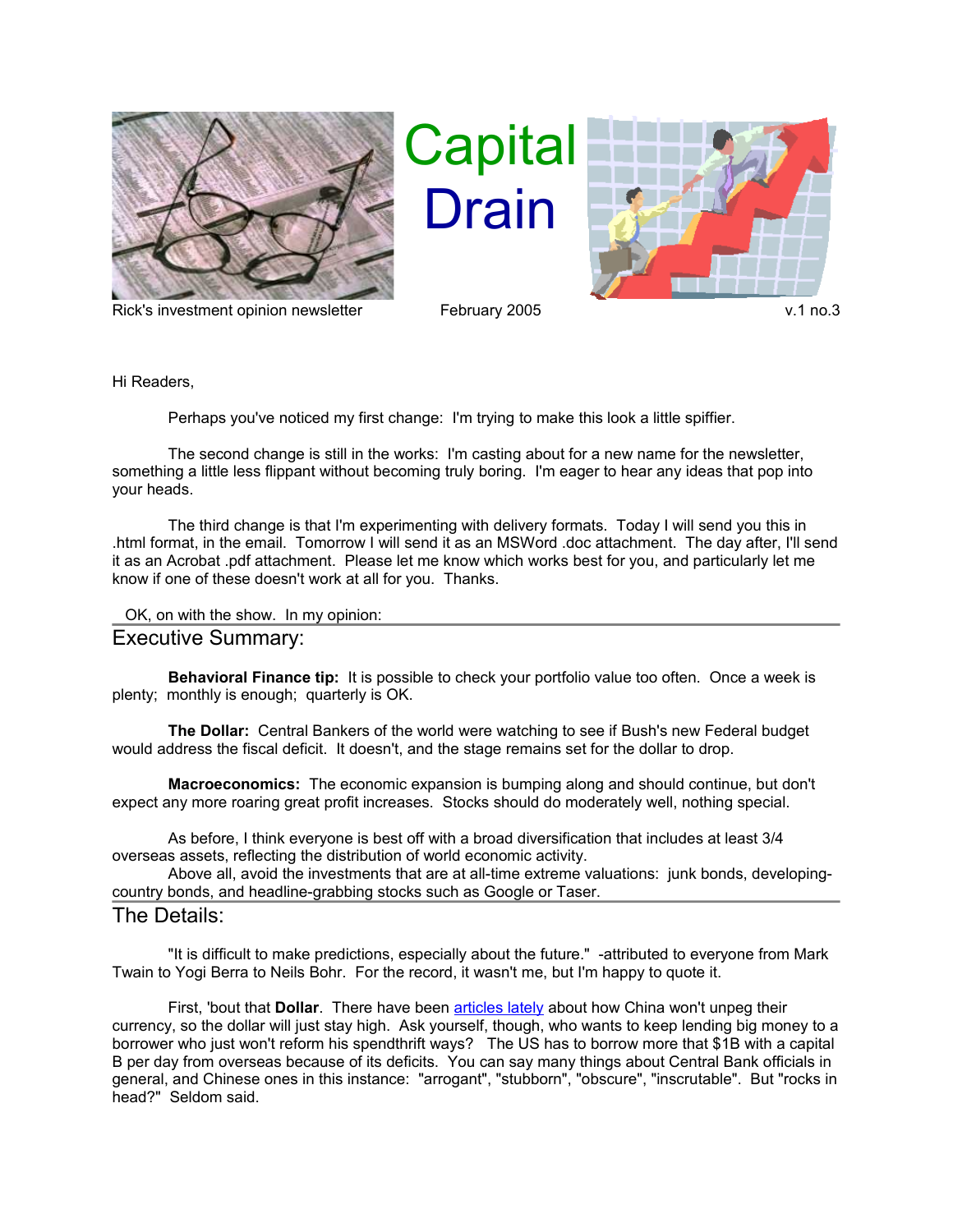Currency traders the world over paused their pressure on the dollar because of the Bush administration's broadcast hints that this budget would show a significant change in our directions. The budget is out, and it shows no such thing. "Decreasing deficits" will be this year's ["WMD"](http://www.coxar.pwp.blueyonder.co.uk/)-- widely promised but never found.

So, two points:

1) I expect that the dollar will continue sliding sooner rather than later. Maybe not, but that's my prediction.

2) Even if it doesn't go down, it sure as heck won't go up. Thus, investments diversified overseas have negligible downside currency risk, have as good a chance to perform well as dollar investments, and have the advantage of being the right place to be standing if the dollar dam breaks.

Perhaps I should back up and add a **Macroeconomic** note on the dollar. Currencies trade and find their equilibrium price based on supply and demand, just like eggs or artichokes or Superbowl tickets or anything else. If supply goes up faster than demand, price goes down. Normally. At the moment, though, the supply of dollar-denominated IOUs is growing fast, and the price hasn't gone down yet. The US buys its imports, but has to borrow the money to do so, so these IOUs pile up. Japan and China in particular do not want the price of the dollar to fall, so they act as an artificial demand, buying the dollar trade IOUs, using those IOUs to buy US Treasury Bonds, and holding the Bonds. Their bond buying holds down our long-term interest rate, but eventually they will decide that they have more than enough bonds. In addition to the dollar dropping, long-term interest rates would rise.

Given the fact that we still have negative or zero real short-term interest rates (quoted rates minus inflation), the Federal Reserve is likely to keep raising their benchmark [Federal Funds rate](http://online.wsj.com/edition/resources/media/fedfunds.gif) roughly every meeting for the rest of the year. This introduces two curious puzzles:

1) The low rates were to stimulate the economy by making it easy to borrow. After all this stimulus, is the economy finally healthy enough to carry on without the special stimulation? What happens to the economy if it goes off life support?

2) More curious, if the short rates rise and the long rates fall just a little more, they'll be flat. Beyond that, and short will be higher than long. That is one of the very few macroeconomic measures which reliably predicts a recession.

3) Or, the long rates could start to rise, which is also not good for the economy.

That's all more difficult than usual to make predictions about. The economy appears to be OK now, but there are reasons to worry about it.

In closing, here's a tip for not driving yourself crazy, courtesy of **Behavioral Finance** research. The classic model of financial investors is that they're rational calculating machines. Close, but not true. There are a lot of ways documented now in which investors, even the smartest investors, behave in ways which are contrary to rational choices. One of these is how we experience-- how we feel-- gains and losses.

In short, an \$x loss hurts more than a \$x gain pleases. If you have one of each, you won't feel neutral; you'll feel like you're losing. This is just one observation from many, collectively called [Prospect](http://www2.sjsu.edu/faculty/watkins/prospect.htm) [Theory.](http://www2.sjsu.edu/faculty/watkins/prospect.htm)

What does that mean for you? Stock and even bond price are volatile... even when the trend is basically up, they go up and down around that trend a lot. A lot. And the decreases will make you feel worse than the corresponding size increase. Watching your investments too closely can make you pretty unhappy, even if you're doing OK.

Is there hope? Yes, and it's simple. The price volatility is highest at short time scales and averages out to lower values over longer times. With lower volatility, the favorable trends can be more apparent. The trick, then, is to not look at your portfolio too often. Instead of being heartsick on Tuesday and Wednesday, but cheerier on Monday, Thursday, and Friday, try looking at your investments less often. Weekly is plenty. Monthly is fine. Quarterly is OK. You do want to pay some attention, but paying attention on too fine a scale isn't helpful economically or emotionally.

Similarly, look at your entire portfolio, not just single securities. The portfolio should average out the volatilities of the component securities, causing less heartache.